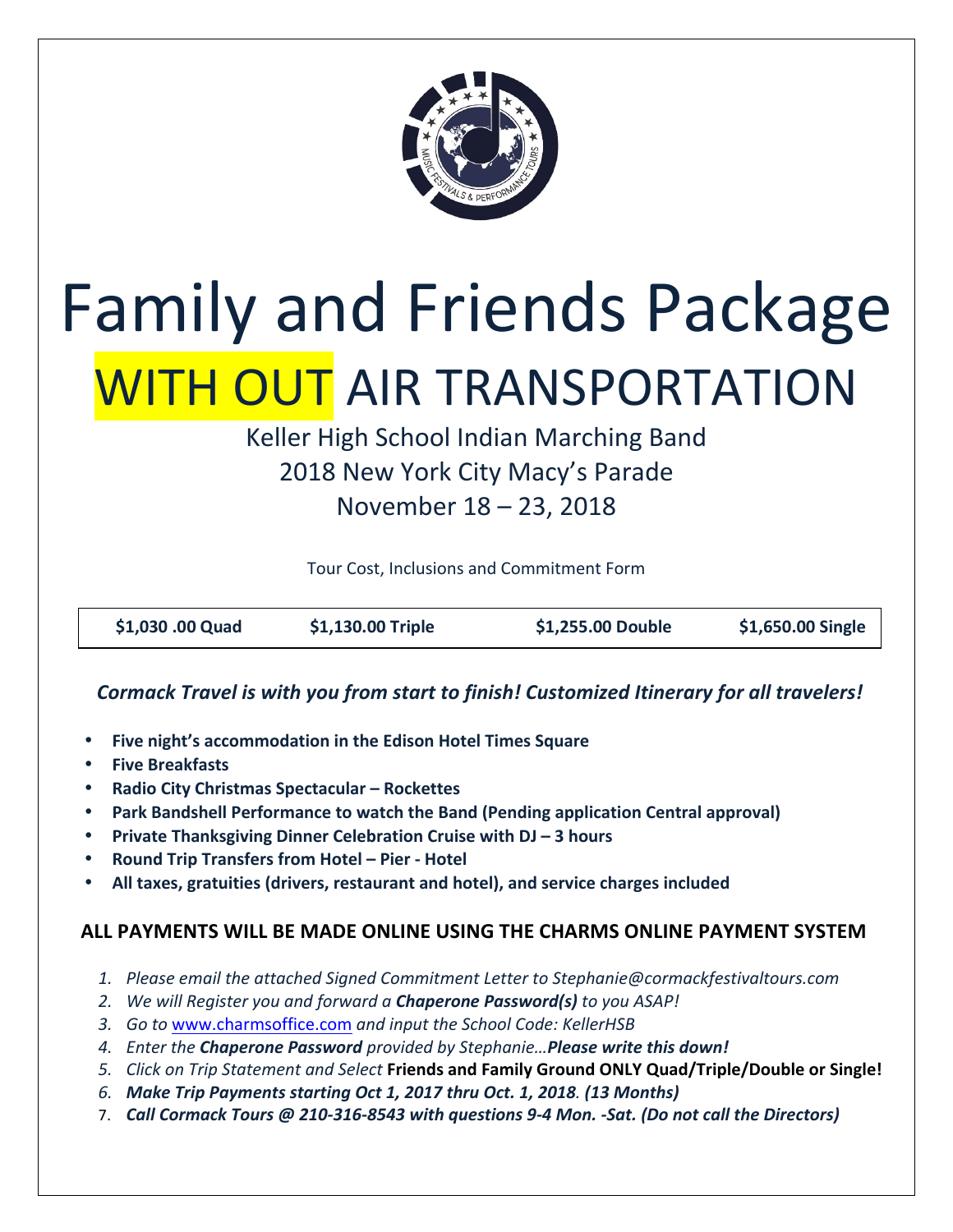

## Family and Friends Package WITH OUT AIR TRANSPORTATION Keller HS Band 2018 NYC Macy's Thanksgiving Parade

November 18-23

(Preliminary Itinerary as of 9-12-17) 

- **Sunday** Arrive NYC...Arrive NYC: JFK/LGA/EWR Arrange for own transportation to Times Square  **Check-in at Edison Hotel Times Square** Spend the day in NYC exploring, shopping, resting!
- **Monday Breakfast at Hotel or TBD**

Suggested things to do...Central Park, 911 Memorial Museum, Broadway show (Matinee) **Radio City Christmas Spectacular in the evening (Same as Band Students) Return to Hotel** 

- **Tuesday Breakfast at Hotel or TBD Central Park Performance Opportunity, Naumberg Bandshell** to watch the Band Suggested things to do... Financial District, Wall Street, "The Bull", Trinity Church, St Paul's Chapel Other suggestions...Broadway Show
- Wed **Breakfast at Hotel or TBD**

Suggested things to do...Statue of Liberty/Ellis Island Tour, Empire State Building

**Thurs Breakfast at Hotel or TBD**

Watch the Keller HS Band March in the 2018 NYC Macy's Thanksgiving Day Parade Rest in the afternoon after the Parade... Board Coaches for the Thanksgiving Celebration Dinner Cruise with DJ - Round Trip Transfers **Return to Hotel** 

#### **Friday** Breakfast at Hotel or TBD

Hotel check-out, bring baggage to the lobby to check with Porter Suggested morning activity based on outbound flights to DFW...walk Times Square Arrange for own transportation to the airport. Arrive at JFK/LGA/EWR on own for return flight to DFW

> **CORMACK PERFORMANCE TOURS Office: 830-535-4810 Cell: 210-316-8543**